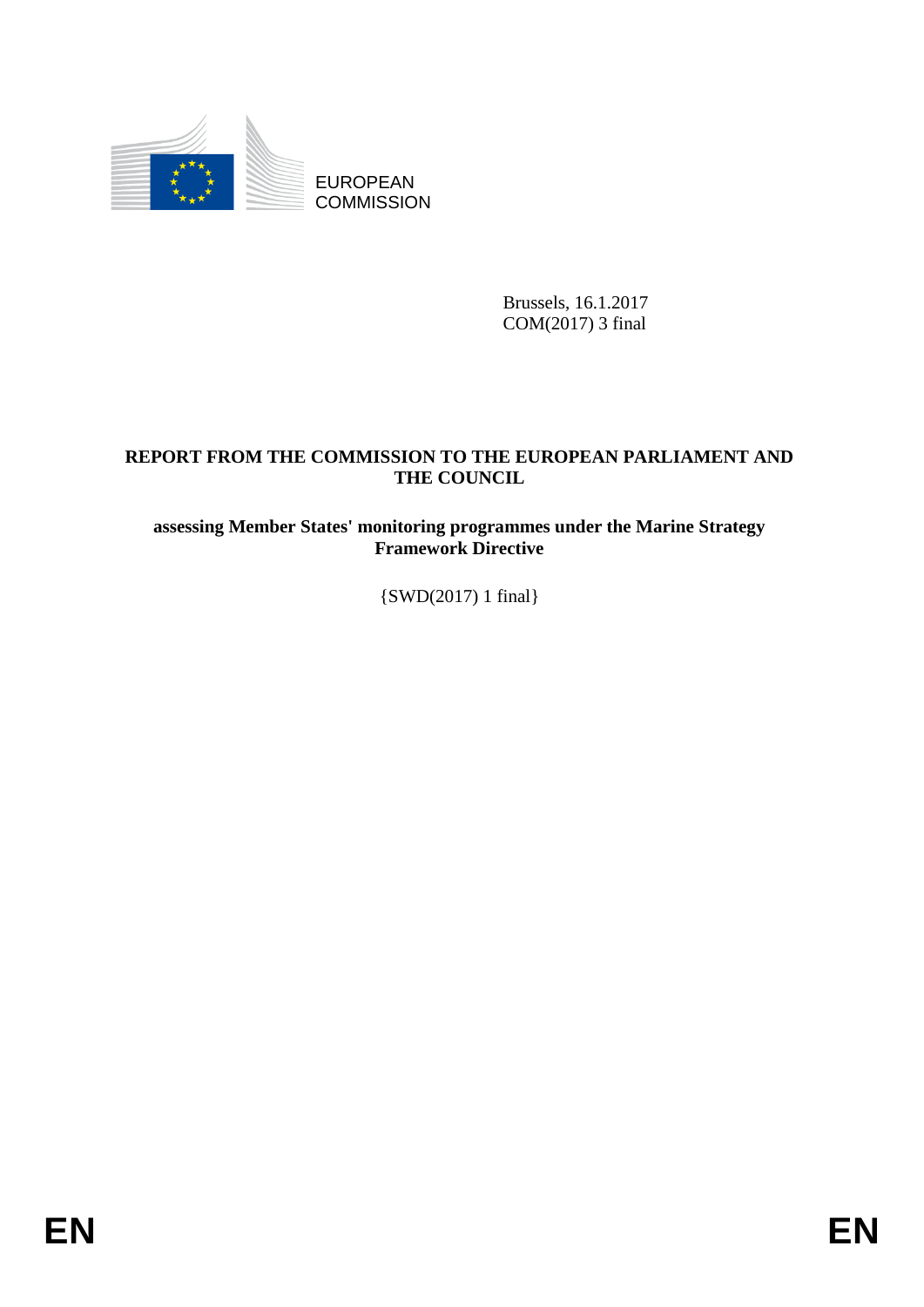### **Report from the Commission to the European Parliament and the Council**

### **assessing Member States' monitoring programmes under the Marine Strategy Framework Directive (2008/56/EC)**

#### **1. INTRODUCTION**

1

The EU Marine Strategy Framework Directive<sup>1</sup> (MSFD) provides a framework in which Member States must take the necessary measures to achieve or maintain 'good environmental status' in all of the EU's marine waters by 2020. Achieving this objective means that the EU's seas are clean, healthy and productive and the use of the marine environment is sustainable. The MSFD includes eleven qualitative "descriptors"<sup>2</sup> describing what the environment should look like when good environmental status has been achieved. Commission Decision 2010/477/EU on criteria and methodological standards on good environmental status of marine waters<sup>3</sup> guides Member States on how this objective is to be achieved.

In practice, Member States are required to develop and implement marine strategies. These include:

- an initial assessment of their marine waters,
- the determination of the good environmental status of their marine waters,
- $\theta$  the setting of environmental targets,
- the establishment and implementation of coordinated monitoring programmes, and
- $\overline{a}$  the identification of measures or actions that need to be taken in order to achieve or maintain good environmental status.

The Commission has to assess whether these different elements meet the requirements of the Directive for each Member State. When necessary, the Commission can also ask for additional information and provide guidance on any changes needed.

Member States reported in 2012 after the first implementation phase covering the initial assessment, the determination of good environmental status and the identification of environmental targets. The Commission published an assessment  $4$  of these elements, concluding that Member States showed limited ambition in setting environmental targets. This assessment also highlighted a lack of coherence and consistency in implementation across marine sub-regions and marine regions.

 $1$  Directive 2008/56/EC of the European Parliament and of the Council of 17 June 2008 establishing a framework for community action in the field of marine environmental policy (Marine Strategy Framework Directive), (OJ L 164, 25.6.2008, p. 19).

<sup>&</sup>lt;sup>2</sup> The 11 qualitative descriptors are defined in Annex I of the MSFD and include D1– Biodiversity,  $D2 -$  Non indigenous species, D3 – Commercial fish and shellfish, D4 – Food webs, D5 – Eutrophication, D6 – Sea-floor integrity, D7 – Hydrographical changes, D8 – Contaminants,  $D9 -$  Contaminants in seafood,  $D10 -$  Litter,  $D11 -$  Energy, including underwater noise. For the purpose of this report the Biodiversity descriptors (D1, 4 and 6) have been grouped according to the main species groups and habitat types, as follows: birds, mammals and reptiles, fish and cephalopods, seabed habitats and water column habitats. This additional grouping results in a total of 13 descriptor categories.

<sup>&</sup>lt;sup>3</sup> Commission Decision 2010/477/EU of 1 September 2010 on criteria and methodological standards on good environmental status of marine water (OJ L 232, 2.9.2010, p. 14).

<sup>4</sup> Report from the Commission to the Council and the European Parliament 'The first phase of implementation of the Marine Strategy Framework Directive (2008/56/EC) — The European Commission's assessment and guidance' COM(2014)097 final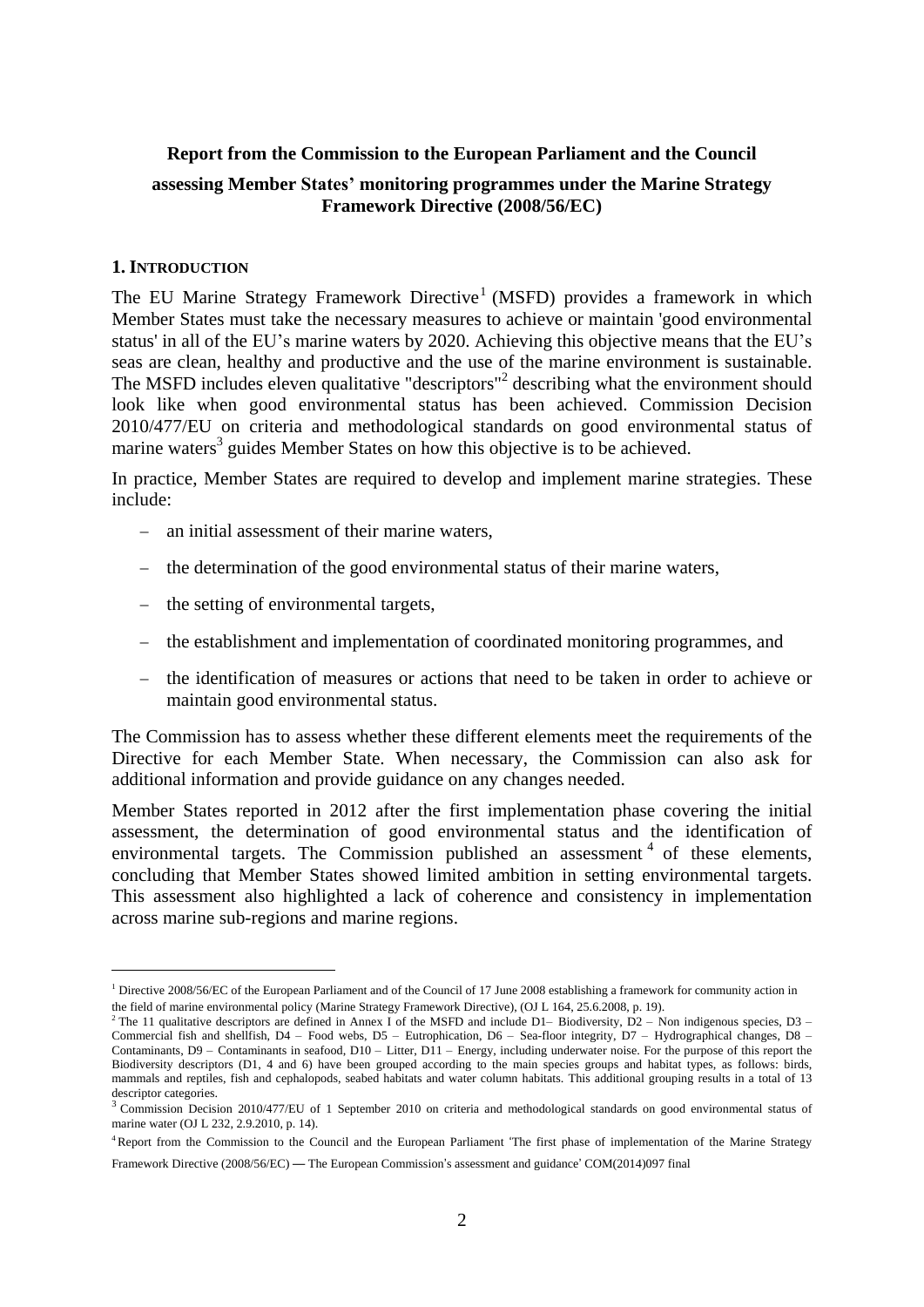In the next stage of implementation, Member States were required to establish and implement monitoring programmes by July 2014<sup>5</sup> and to notify them to the Commission within three months of their establishment. The monitoring programmes aim to assess the environmental status of marine waters and progress towards the achievement of environmental targets.

Twenty Member States<sup>6</sup> reported their monitoring programmes to the Commission in time<sup>7</sup> for this evaluation: Belgium, Bulgaria, Denmark, Estonia, Germany, Ireland, Spain, France, Croatia, Italy, Cyprus, Latvia, Lithuania, Netherlands, Portugal, Romania, Slovenia, Finland, Sweden and the United Kingdom.<sup>8</sup> Three Member States (Malta, Greece and Poland) had not yet submitted their reports.<sup>9</sup>

This report complements the 2014 Commission report and aims to set out Member States' progress towards more consistent and coherent implementation of the MSFD in order to achieve good environmental status in the EU's marine waters by 2020.

The Commission presents its assessment of the monitoring programmes submitted by the Member States listed above. The report assesses the consistency and appropriateness of each Member State's monitoring programme, as well as looking at regional coherence. The report also provides guidance on any changes the Commission considers necessary.

The first part of the report analyses Member States' monitoring programmes in relation to their determination of good environmental status and associated environmental targets. The second part considers further steps on monitoring to be taken at national and EU level to achieve and maintain good environmental status of the EU's marine waters by 2020.

The accompanying staff working document<sup>10</sup> to this report contains a detailed analysis of each Member State's monitoring programme in light of the eleven qualitative descriptors in the MSFD, as well as providing specific guidance to each Member State.

The accompanying staff working document also includes an assessment of some elements reported under the first implementation phase of the MSFD for those Member States having reported late – Bulgaria, Croatia, Malta, the Macaronesia sub-region of Portugal (Azores and Madeira) and the Western Mediterranean sub-region for the United Kingdom (the waters surrounding Gibraltar). $^{11}$ 

## **2. MAIN FINDINGS**

In order to assess if Member State monitoring programmes constitute an appropriate framework to meet the requirements of the MSFD, the programmes were assessed by considering their purpose, spatial scope, coverage of descriptor categories and environmental targets, implementation timeline, adequacy in relation to the obligations of the MSFD and other relevant legislation, and regional coherence.

The twenty Member States reported over 200 monitoring programmes, including nearly 1 000 sub-programmes.

1

 $<sup>5</sup>$  This requirement is provided for in Articles  $5(2)(a)(iv)$  and 11 of MSFD.</sup>

<sup>&</sup>lt;sup>6</sup> This obligation in the Directive applies only to the 23 coastal Member States, and not to the 5 land-locked Member States.

 $7$  For the purposes of this report, September 2015 was used as a cut-off date.

<sup>&</sup>lt;sup>8</sup> The UK report excluded waters surrounding the British Overseas Territory of Gibraltar.

<sup>&</sup>lt;sup>9</sup> Malta and Poland have since submitted their reports, but given the late submission, an assessment of these could not be made for the purposes of this report. To date (October 2016) Greece has not yet submitted its report. The Commission will, at a later stage, communicate and make public its assessment and guidance to the Member States not included in this report.<br><sup>10</sup> SWD(2017)1 final

 $11$  For Portugal and the United Kingdom, the Commission's initial recommendations in its 2014 report were updated to reflect the data on Macaronesia for Portugal and on Gibraltar for the UK.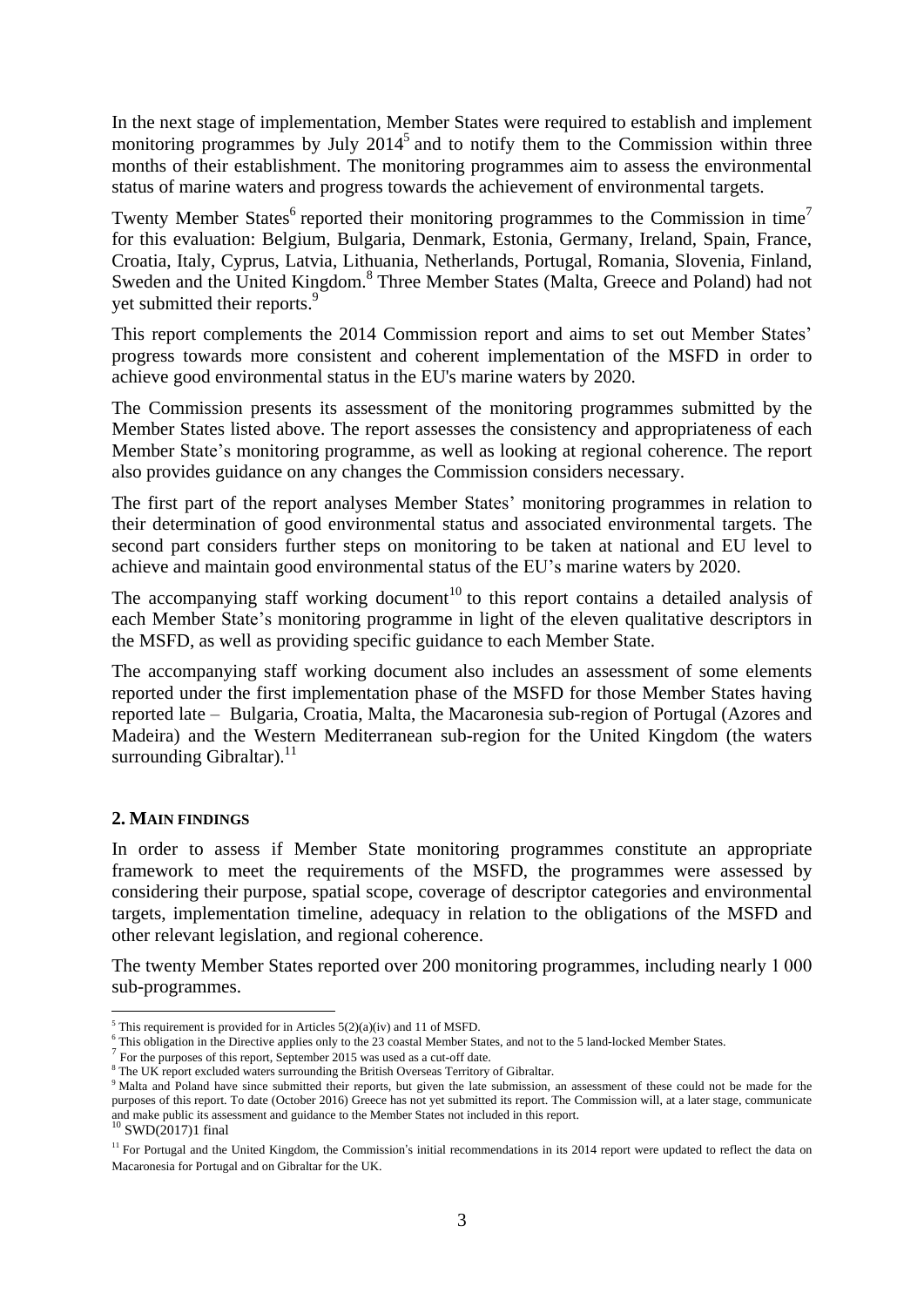### **Purpose**

As shown in Figure 1 the majority of monitoring activities (73 %) are focused on assessing the environmental state of Member States' marine waters and impacts from human activities. 41 % of activities are related to monitoring pressures from human activity (e.g. presence of suspended particulate matter in the water column decreasing water transparency or nutrient enrichment causing eutrophication; or marine litter accumulated on beaches), 19 % focus on human activities causing the pressure (e.g. dredging activities in ports, or agricultural activities and urban waste water discharges, or inappropriate solid waste management), while only 12 % focus on the effectiveness of measures to mitigate these pressures and their impact (e.g. effects of measures to reduce nutrient loss, or to improve solid waste management). This lack of emphasis on assessing measures can be partly explained by the fact that Member States were not required to have their measures operational before the end of 2016 (Article 5(2) of the MSFD).

As there is overlap between programmes and their function, the sum of the different monitoring activities is greater than 100 %.



**Figure 1: Purpose of monitoring of Member States**<sup>12</sup>

1

The monitoring of biodiversity (Descriptors 1, 4 and 6) accounts for 41 % of the effort.<sup>13</sup> The focus on biodiversity could be explained by the work already being done on monitoring to implement other EU legislation, such as the Birds Directive,<sup>14</sup> the Habitats Directive,<sup>15</sup> the

**<sup>12</sup>** This graph does not include data from Latvia, Italy and Portugal as their reports were submitted in a non-standardised structure. The monitoring programmes cover several spatial areas, therefore could refer to coastal and territorial waters.

<sup>&</sup>lt;sup>13</sup> Percentages are calculated based on total number of monitoring sub-programmes reported.

<sup>&</sup>lt;sup>14</sup> Directive 2009/147/EC of the European Parliament and of the Council of 30 November 2009 on the conservation of wild birds (OJ L 20, 26.1.2010, p. 7)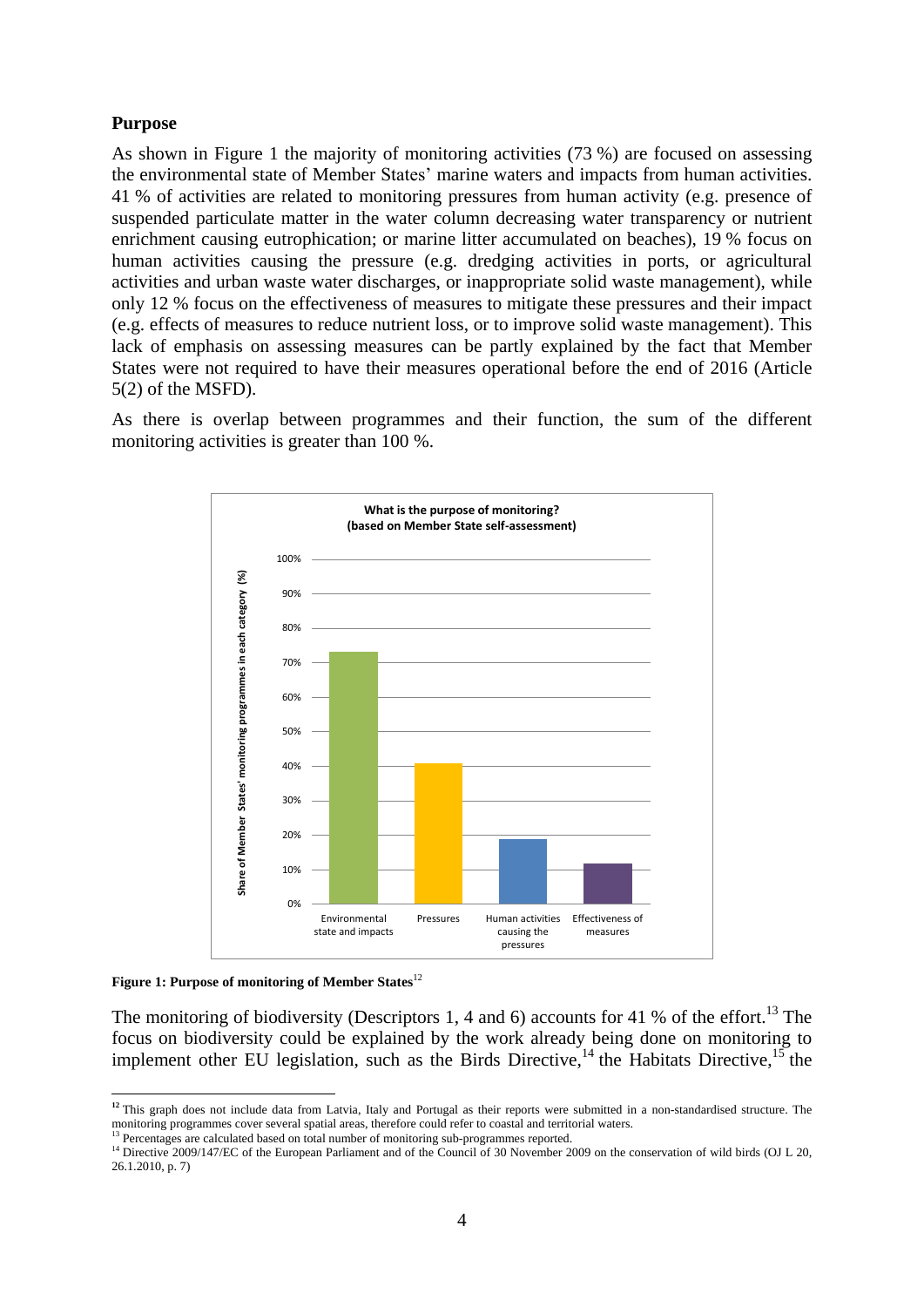Water Framework Directive,<sup>16</sup> the Bathing Water Directive,<sup>17</sup> the Nitrates Directive<sup>18</sup> and the Common Fisheries Policy Regulation.<sup>19</sup> These include monitoring requirements directly linked with the MSFD descriptors. For instance, under the Birds Directive, Member States have to take into account trends and variations in populations of wild bird species that benefit from special conservation measures. Member States' monitoring of the population, size and abundance of sea birds therefore serve requirements stemming from both the Birds Directive and MSFD.

59 % of the monitoring activities are linked with the remaining eight descriptors, with relatively limited monitoring of energy including underwater noise<sup>20</sup> and contaminants in seafood (Descriptors 11 and 9) (4 % each), non-indigenous species (Descriptor 2) (5 %), and marine litter and hydrographic changes (Descriptors 10 and 7) (6 % each). Contaminants in waters (Descriptor 8), eutrophication (Descriptor 5) and commercial fish (Descriptor 3) are better covered (13 %, 11 % and 9 % respectively of the monitoring efforts).

### **Spatial scope**

1

Member States have reported on the spatial distribution of their monitoring programmes, using the following geographic zones:

- terrestrial (land-based),
- transitional waters,  $21$
- coastal waters,
- territorial waters.
- the Exclusive Economic Zone (EEZ),  $22$
- the continental shelf area beyond the  $EEZ<sub>1</sub><sup>23</sup>$  and

beyond Member States marine waters.

As shown in Figure 2, the highest proportion (68 %) of Member State monitoring takes place in coastal waters, while a high proportion also occurs in territorial waters (57 %) and in the EEZ (51 %). The lowest proportion (6 %) takes place in continental waters beyond the EEZ.

<sup>&</sup>lt;sup>15</sup> Council Directive 92/43/EEC of 21 May 1992 on the conservation of natural habitats and of wild fauna and flora (OJ L 206, 22.7.1992, p. 7)

<sup>&</sup>lt;sup>16</sup> Directive 2000/60/EC of the European Parliament and of the Council of 23 October 2000 establishing a framework for Community action in the field of water policy (OJ L 327, 22.12.2000, p. 1)

<sup>&</sup>lt;sup>17</sup> Directive 2006/7/EC of the European Parliament and of the Council of 15 February 2006 concerning the management of bathing water quality and repealing Directive 76/160/EEC (OJ L 64, 4.3.2006, p. 37)

<sup>&</sup>lt;sup>18</sup> Council Directive 91/676/EEC of 12 December 1991 concerning the protection of waters against pollution caused by nitrates from agricultural sources (OJ L 375, 31.12.1991, p. 1)<br><sup>19</sup> Regulation (EU) No 1380/2013 of the European Parliament and of the Council of 11 December 2013 on the Common Fisheries Policy,

amending Council Regulations (EC) No 1954/2003 and (EC) No 1224/2009 and repealing Council Regulations (EC) No 2371/2002 and (EC) No 639/2004 and Council Decision 2004/585/EC (OJ L 354, 28.12.2013, p. 22)

This descriptor refers to the introduction of energy in the marine environment, including underwater noise. Given the scientific and technical development behind this descriptor is still maturing, Member States have exclusively concentrated their efforts on underwater noise, and the descriptor will be referred to as such for the purposes of this report .

<sup>&</sup>lt;sup>21</sup> Transitional waters are bodies of surface water in the vicinity of river mouths which are partly saline in character as a result of their proximity to coastal waters but which are substantially influenced by freshwater flows as defined by Directive 2000/60/EC. Coastal waters extend to 1 nautical mile from the baseline, as defined by Directive 2008/56/EC of the European Parliament and of the Council.

 $^{22}$  Territorial waters (out to 12 nautical miles), Exclusive Economic Zone (EEZ) (up to 200 nautical miles), Continental Shelf beyond EEZ as defined under the United Nations Convention on the Law of the Sea.<br><sup>23</sup> 'Beyond Member States' marine waters' refers to areas outside the jurisdiction of the Member State (including in waters of neighbouring

States).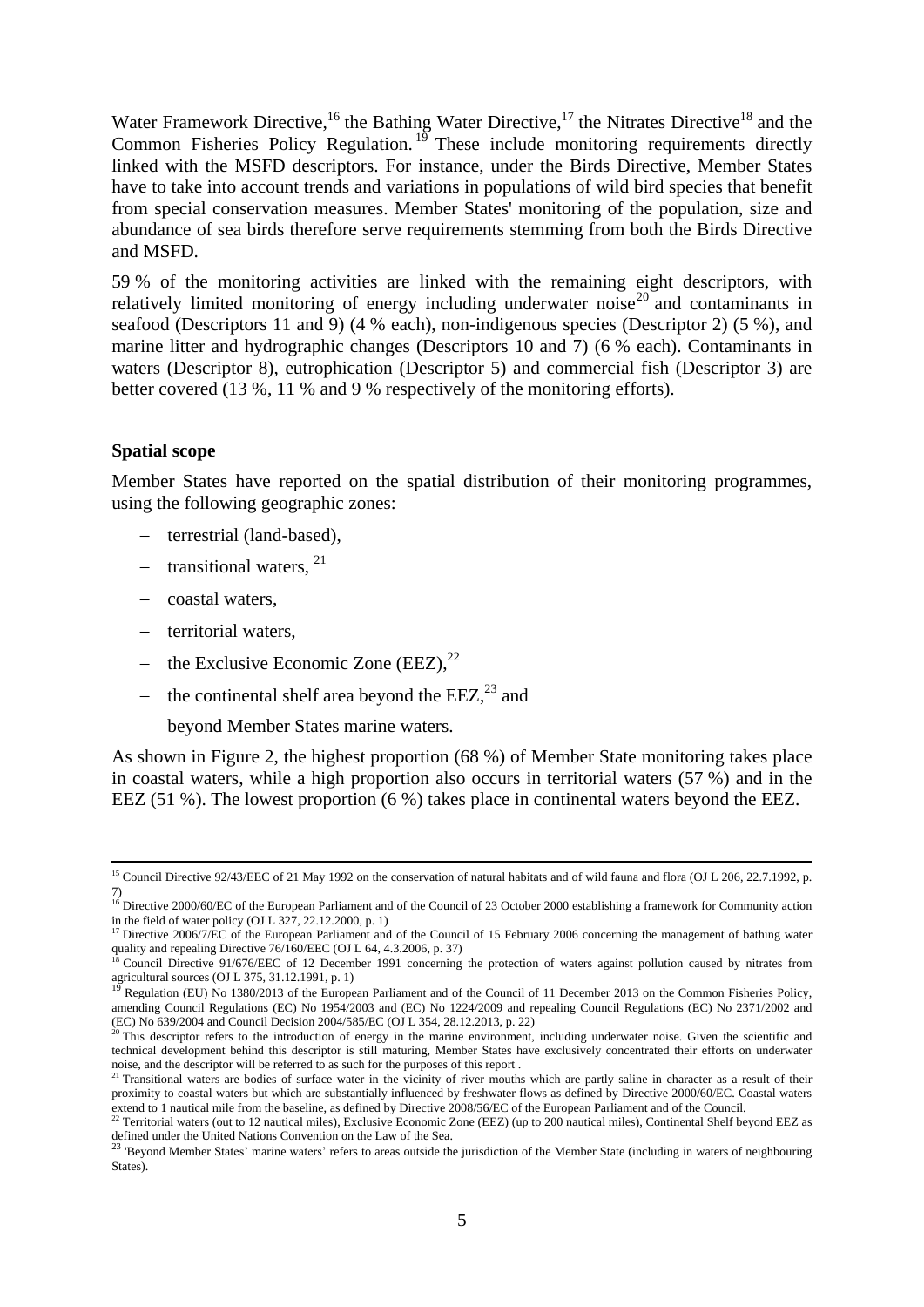As explained above, Member States have generally linked their monitoring programmes to existing programmes required under other EU legislation, which could explain the prevalence of monitoring in coastal waters. Monitoring programmes beyond Member States' territorial waters are limited. This may be explained by a number of factors, such as the cost of such monitoring and the need to focus on key pressures and impacts, which occur closer to shore.



**Figure 2: Spatial scope of monitoring of Member States**<sup>24</sup>

### **Implementation timeline**

<u>.</u>

Member States were required to develop and implement their monitoring programmes by 15 July 2014. Figure 3 shows the proportion, by descriptor category, of monitoring programmes expected to be in place by 2014, 2018, 2020 and after 2020. In 2014, the descriptors most monitored by Member States were contaminants in seafood (Descriptor 9), commercial fish (Descriptor 3) and eutrophication (Descriptor 5). By 2020, based on Member States' selfassessment, the monitoring programmes for eutrophication (Descriptor 5), mammals, reptiles, fish and cephalopods (Descriptors 1 and 4) and contaminants (Descriptor 8) will be in place. For commercial fish (Descriptor 3), hydrographical changes (Descriptor 7), marine litter (Descriptor 10) and seabed and water column habitats (Descriptors 1, 4 and 6), nearly 90% of the monitoring programmes are expected to be in place by 2020.

 $^{24}$  The sum of the different monitoring activities is greater than 100%, as programmes and their functions overlap. No data from Latvia, Italy or Portugal are included in this chart, as their reports were submitted in a non-standardised structure.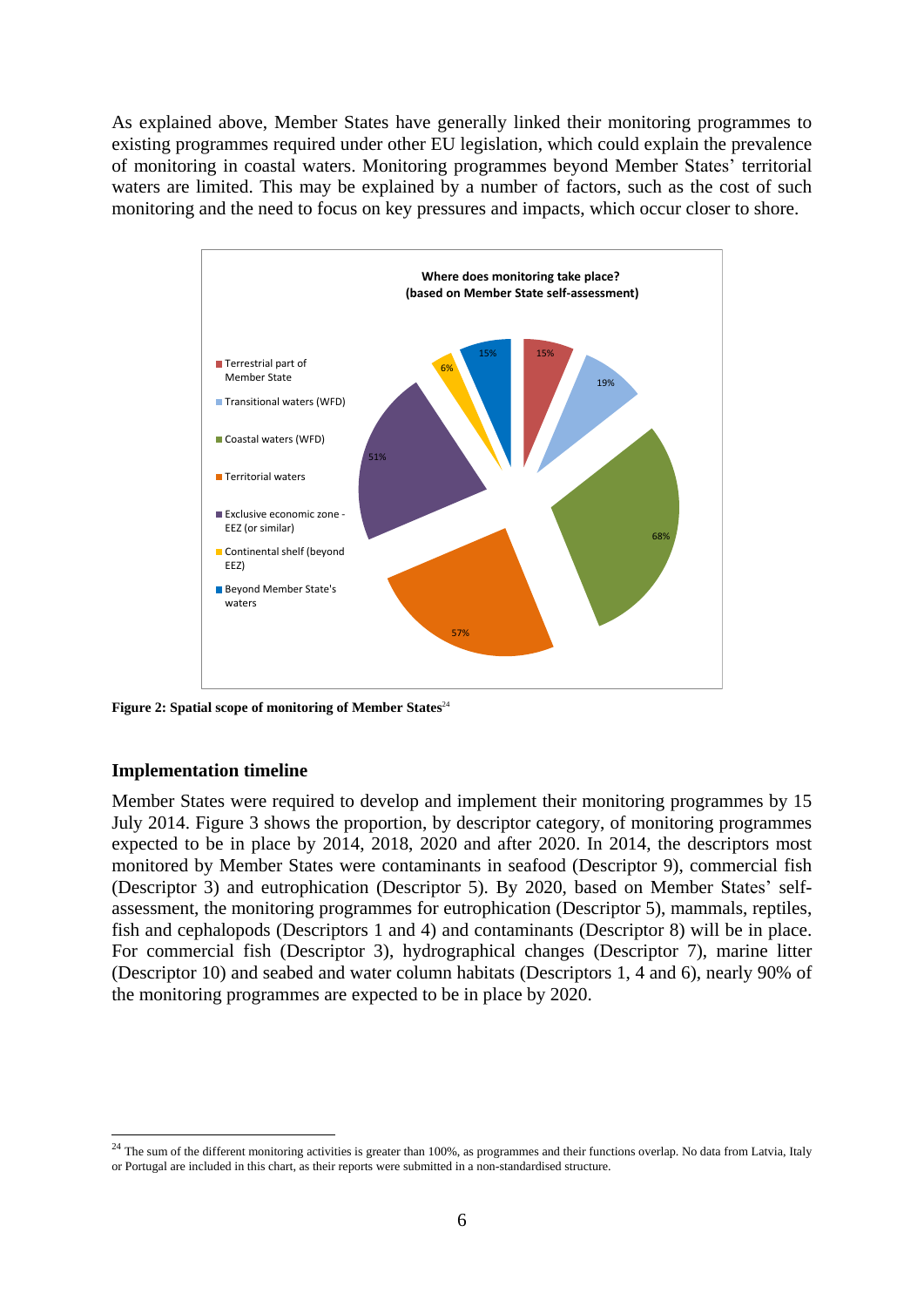

Figure 3: Date by when Member States expect their monitoring programmes, per descriptor category, to be in place **to cover their good environmental status needs**<sup>2526</sup>

Monitoring programmes for non-indigenous species (Descriptor 2) and underwater noise (Descriptor 11) will require a clear acceleration to ensure proper coverage given the MSFD deadlines for the update of marine strategies by 2018, and achieving good environmental status by 2020. Additional effort is also needed for the biodiversity descriptors (Descriptors 1, 4 and 6) and in particular for those not covered by existing legislation.

1

<sup>&</sup>lt;sup>25</sup> 'Not reported': timeline of coverage of good environmental status not reported.

<sup>&</sup>lt;sup>26</sup> As explained in footnote 2 above, 13 categories of descriptors have been defined.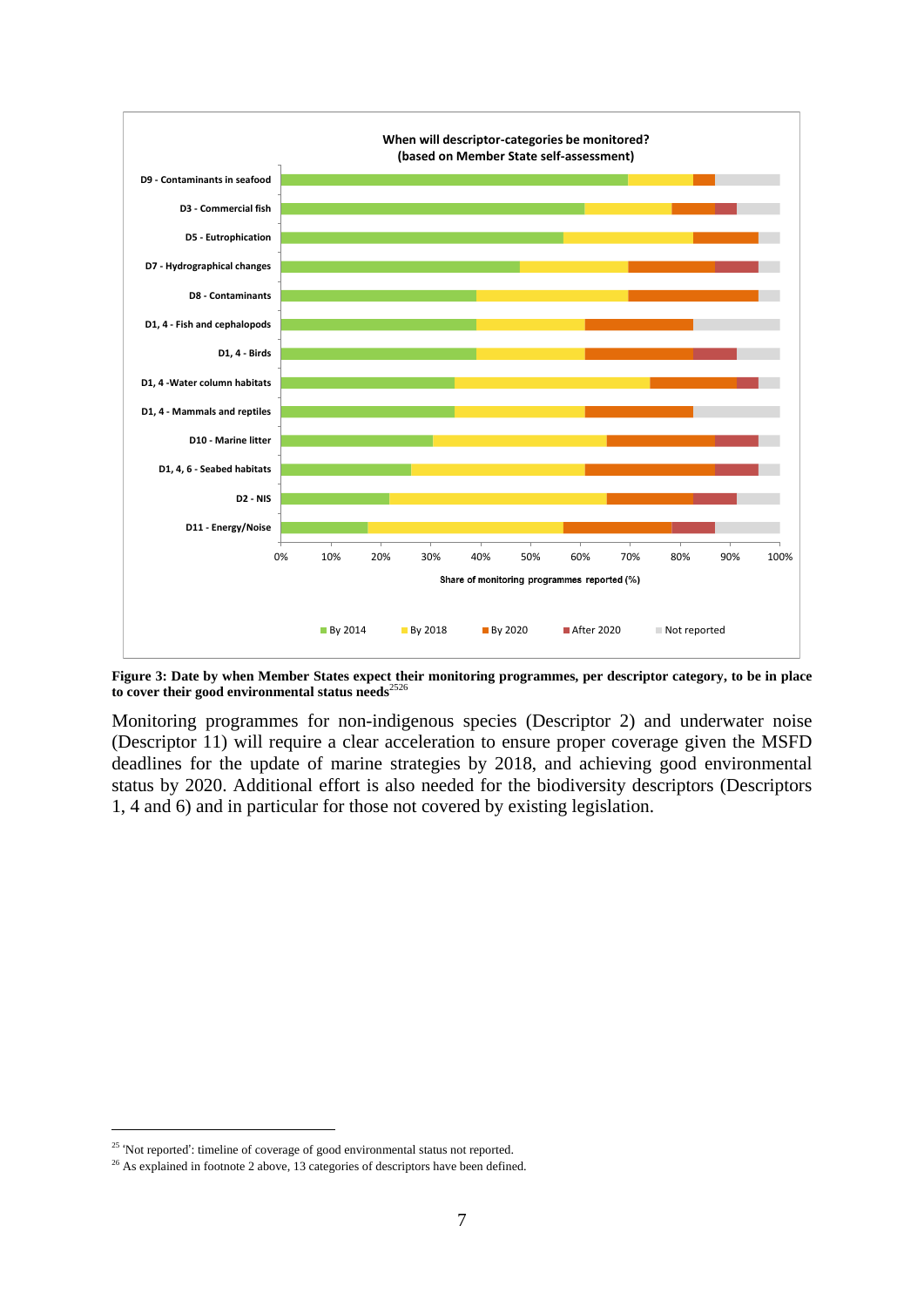

Figure 4: Date by when Member States expect their monitoring programmes to be in place to cover their good **environmental status needs.**

Figure 4 shows the proportion, by Member State, of monitoring programmes expected to be in place to assess progress towards good environmental status by 2014, 2018, 2020 and after 2020.

Five Member States reported their monitoring programmes were in place for most categories of descriptors as of 2014. Four Member States had no monitoring programmes in place in 2014. Overall, the monitoring programmes were only partially adequate by July 2014, the date at which they should have been created and implemented in accordance with Article  $5(2)(a)(iv)$  of the MSFD. As a consequence, Member States will have significant gaps in the data available for assessing progress towards good environmental status and environmental targets as required for the 2018 assessment.

According to Member States' reports, the situation is expected to improve progressively over time: by 2018, nine Member States are expected to have a full (or nearly full) coverage of the descriptor categories and by 2020 a total of fifteen Member States will have their programmes in place. Overall, Member States have for the most part identified 2020 as the point by which most of their monitoring programmes will be fully in place. This is reassuring only insofar as it means that MSFD monitoring is expected to be fully operational by that date.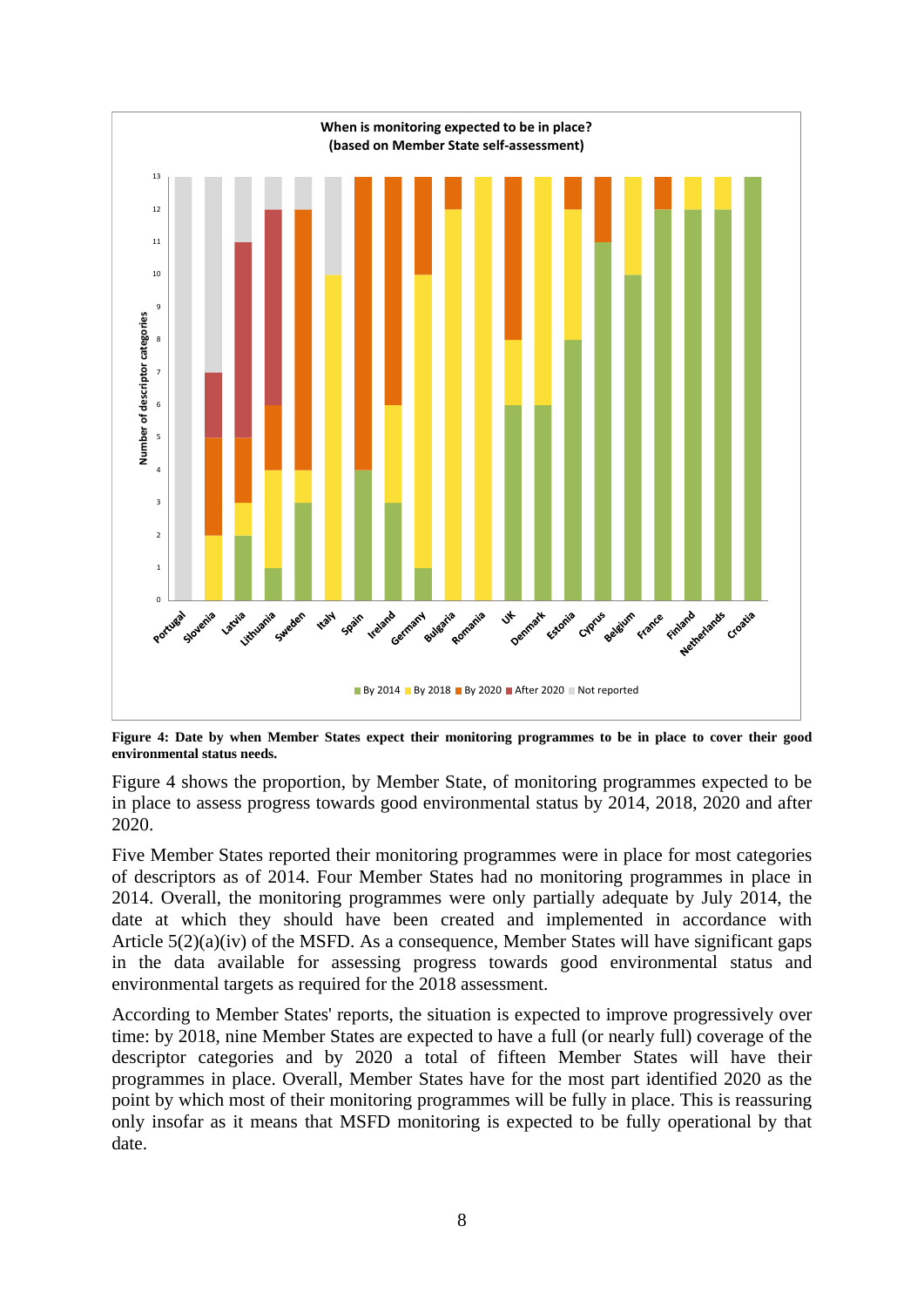Nevertheless, five Member States have either not reported on their intentions or have announced that their monitoring programmes will not be fully in place even after 2020 – the year by when Member States are required to achieve good environmental status.

Similar observations can be made for the coverage of environmental targets by Member States' monitoring programmes,<sup>27</sup> although the timelines reported indicate that Member States generally expect that monitoring needs will be adequately covered before 2020 – see Figure 5.





Twelve Member States are expected to have monitoring activities in place to measure the environmental targets they have defined. Ireland plans to cover all targets but will only do so after 2020, by when good environmental status should have already been achieved. The other seven Member States do not plan to monitor part of the targets they have defined.

As explained above, targets related to commercial fish and shellfish species (Descriptor 3), eutrophication (Descriptor 5) and contaminants in seafood (Descriptor 9) will benefit from the monitoring programmes set up under other EU legislation. Most of them are either already covered or likely to be covered by 2018.

Additional work is needed in order to ensure Member States collect the necessary data to assess progress towards good environmental status and targets. Member States are expected

<sup>1</sup>  $27$  In line with Article 10 of the MSFD, Member States had to define environmental targets in order to meet the Good environmental status of their marine waters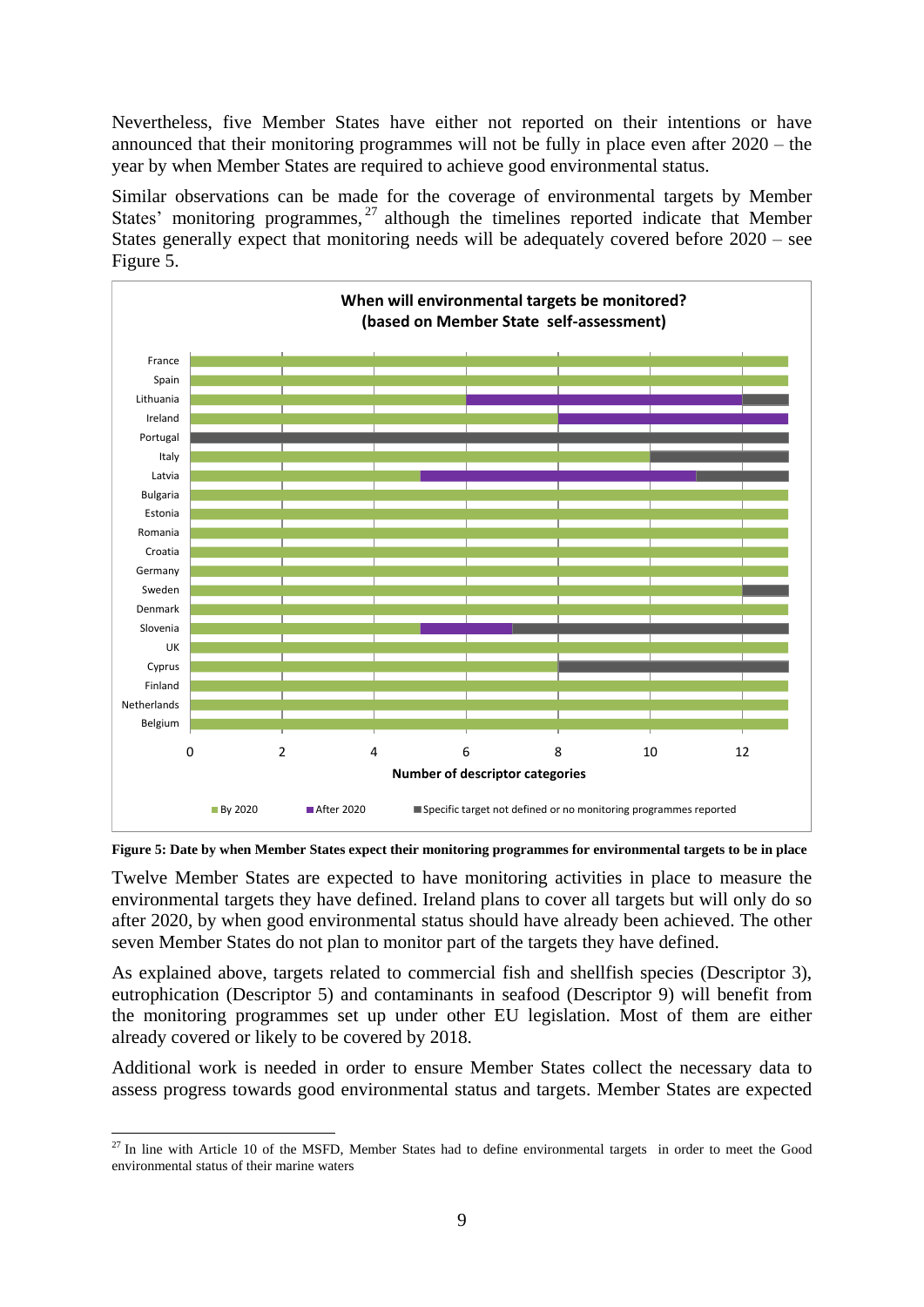to report on these in 2018, especially for those descriptors where progress has not been sufficient such as non-indigenous species (Descriptor 2), marine litter (Descriptor 10), underwater noise (Descriptor 11) and biodiversity descriptors (Descriptors 1, 4 and 6) not covered by existing legislation.

### **Coverage and overall appropriateness**

The adequacy of Member States' monitoring programmes in relation to the requirements of the MSFD was assessed. Detailed findings on each Member State's monitoring programme are available in the accompanying staff working document. This technical assessment has been made on the basis of the main components of Member States' monitoring programmes, in particular the aspects and the parameters monitored, the frequency and the spatial scope.

The results show Member States' monitoring programmes to be either 'appropriate', 'mostly appropriate', or 'partially appropriate' in meeting the requirements of the MSFD in terms of assessing environmental status.

The combined contribution of each Member State's monitoring programme to each descriptor category is shown in Figure 6. The information presented in this figure was used to assess the number of descriptor categories that are considered to be covered (or not) by each Member State. On that basis, conclusions are drawn on whether the Member State's monitoring programme is considered to be mostly, partially or not appropriate (Figure 7).



**Figure 6: Coverage of good environmental status by MSFD monitoring programmes based on technical assessment**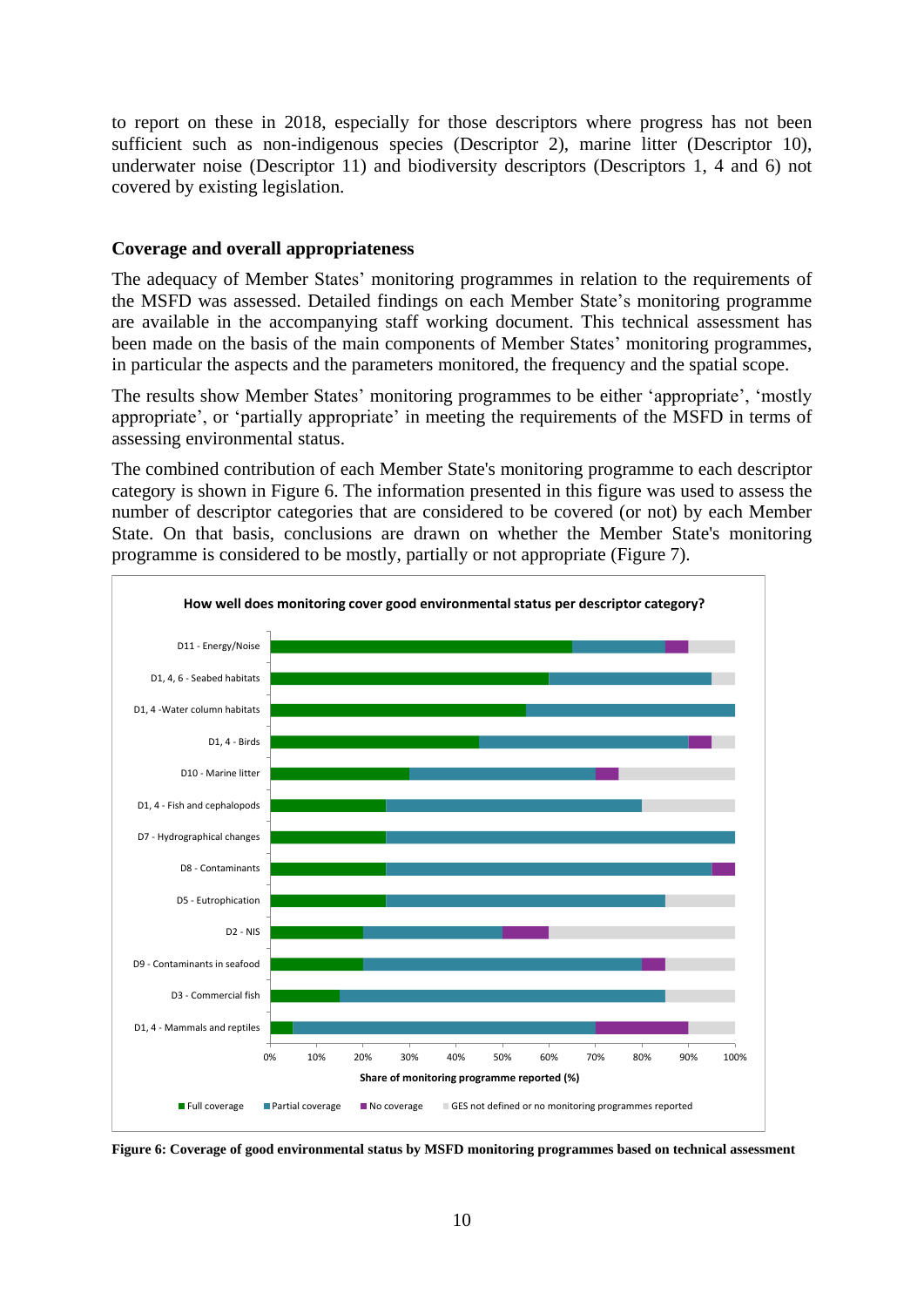The shortcomings identified in the 2014 Commission report in terms of lack of consistency and comparability in applying Decision 2010/477/EU amongst Member States is confirmed in this assessment. Therefore only an indicative comparative assessment was possible in the context of this report.

Most Member States have identified gaps in their programmes and are aware of the key areas that need further work. Gaps have generally been noted in monitoring methodologies and methodological standards (e.g. for seabed habitats and water column habitats and contaminants), lack of monitoring data and knowledge (e.g. for non- indigenous species (Descriptor 2), hydrographical changes (Descriptor 7), marine litter (Descriptor 10) and underwater noise (Descriptor 11)).

Some pressures and impacts will only be monitored effectively once a regional approach is in place, given their inherent transboundary nature (for instance those related to mobile species, non-indigenous species and underwater noise).



**Figure 7: Coverage of good environmental status by MSFD monitoring programmes based on technical assessment**

Overall, on the basis of the technical assessment, the Commission considers that none of the Member States' monitoring programmes are fully appropriate and meet the requirements of the MSFD, in particular on monitoring progress towards achievement of good environmental status. Four Member States' monitoring programmes could be considered as mostly appropriate, thirteen others as partially appropriate and three Member States' monitoring programmes are not appropriate.

## **Consistency with other EU legislation**

Most Member States have based their monitoring programmes on existing monitoring undertaken under other EU legislation or through their respective Regional Sea Conventions.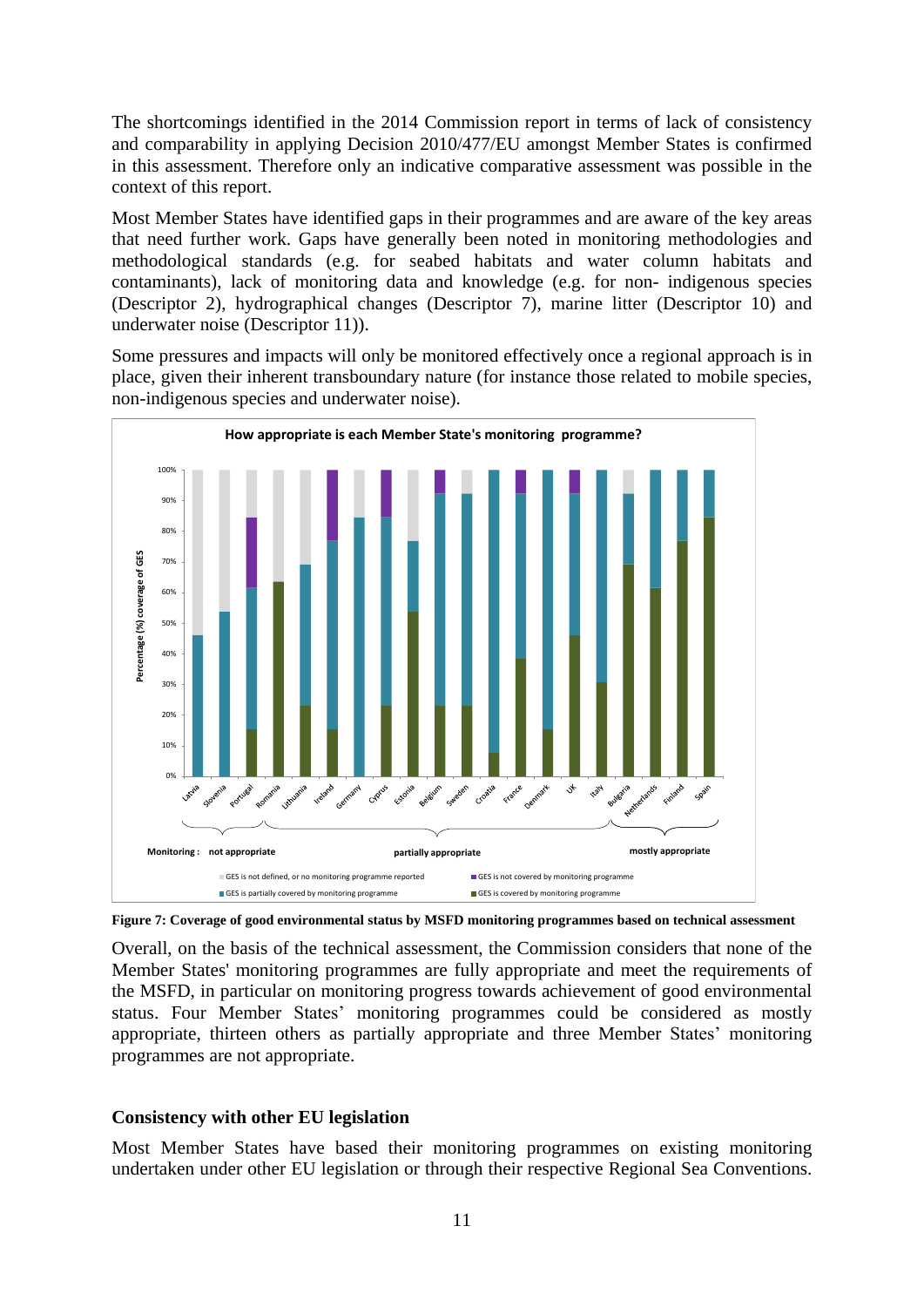The Water Framework Directive, the Habitats Directive and the Common Fisheries Policy Regulation are the pieces of EU legislation most commonly linked to the MSFD monitoring programmes. In that sense, it can be considered that monitoring programmes are generally consistent with other relevant legal obligations.

Marine litter (Descriptor 10) and underwater noise (Descriptor 11) monitoring programmes are the only monitoring programmes that are being put in place exclusively because of the MSFD.

### **Focus: Monitoring programme for marine litter**

Almost all reporting Member States have developed programmes to monitor marine litter, which is encouraging.

There is appropriate spatial coverage and frequency of monitoring litter on the beach. In the North-East Atlantic Ocean, ingested litter is also monitored systematically in seabird strandings. A satisfactory degree of consistency in monitoring programmes is found in most marine regions, and links to international and regional standards are clear. Most Member States refer to the monitoring guidance developed by the MSFD Technical Group on Marine Litter, which provides the necessary harmonisation.

Nevertheless, there are several areas<sup>28</sup> that need urgent improvement. For instance, litter monitoring in the seabed and water surface and monitoring of micro-litter is far from adequate. There is no systematic and comparable monitoring of the impact of litter on marine animals and nature. Localisation and the extent of human activities generating marine litter are often not covered by the monitoring programmes in place.

Last but not least, there are no agreed baselines or thresholds for litter and micro-litter, which makes the monitoring of progress towards good environmental status difficult. This will also affect the EU's ability to meet internal  $(7<sup>th</sup>$  Environment Action Programme to 2020, Circular Economy action plan<sup>29</sup>) and international commitments.<sup>30</sup>

### **Regional coherence and coordination**

1

Member States' monitoring programmes were also assessed in terms of their regional coherence, within the regions defined in Article 4 of the Directive. Member States have generally referred to regional coordination in their monitoring programmes, in particular by using indicators and standards agreed by the Regional Sea Conventions to assess environmental status under the MSFD.

The assessment revealed a moderate to high degree of coherence within the Member States of the Black Sea, North-East Atlantic Ocean and Baltic Sea regions respectively and a low to moderate degree in the Mediterranean Sea region.

 $28$  Some of these issues such a as marine litter are already being considered in the framework of the common implementation strategy of the MSFD.<br><sup>29</sup> Communication from the Commission to European Parliament, the Council, the European Economic and Social Committee and the

Committee of the Regions Closing the loop - An EU action plan for the Circular Economy COM/2015/0614 final Committee of the Regions Closing the loop - An EU action plan for the Circular Economy COM/2015/0614 final<br><sup>30</sup> International commitments include the Rio+20 process (United Nations conference on sustainable development) an

development goals of the 2030 Agenda for Sustainable Development adopted in September 2015.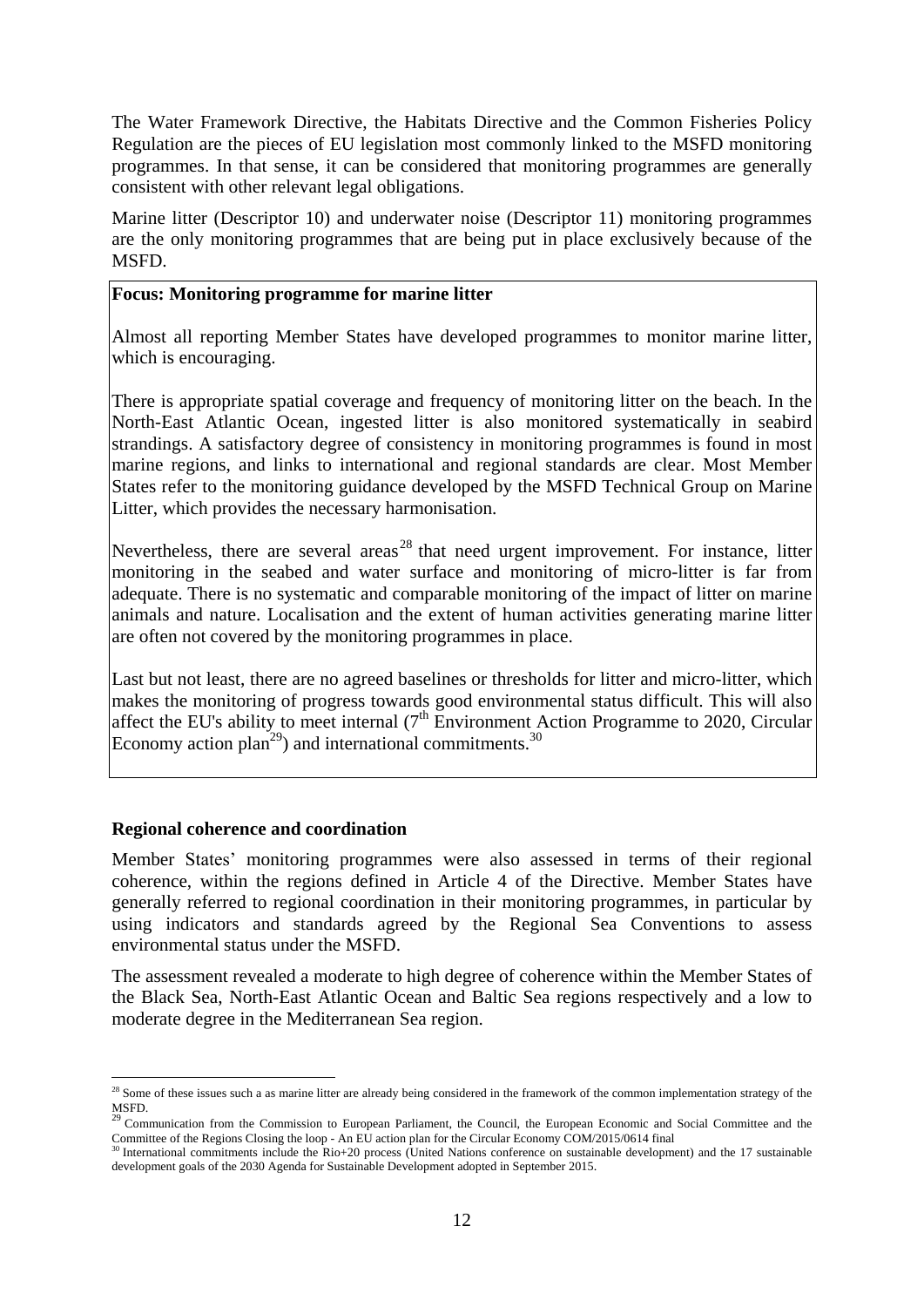For Member States in the Black Sea, North-East Atlantic Ocean and Baltic Sea regions, the assessment shows high levels of coherence in some specific cases such as in terms of spatial scope, or the monitored elements. This is the case, for example, for monitoring of contaminants (Descriptors 8 and 9) and marine litter (Descriptor 10) in the Baltic Sea and Black Sea regions. Overall, monitoring across the sea-basin appears more harmonised in the case of the Baltic Sea and the North-East Atlantic Ocean (including non-EU Member States).

Member States whose waters are part of the North-East Atlantic Ocean region have created monitoring programmes at regional level for all descriptors; however, further work is required to make these more consistent, for example with regard to non-indigenous species (Descriptor 2) where coverage is limited as only five Member States have reported monitoring programmes for this descriptor.

Member States in the Mediterranean Sea region need to develop more consistent monitoring through regional efforts for a number of descriptors, such as in the case of non-indigenous species (Descriptor 2) and underwater noise (Descriptor 11).

## **Other findings**

### *Transboundary issues of concern*

In addition to transboundary issues covered by some descriptors of the MSFD (such as nonindigenous species, marine litter and underwater noise) some Member States have highlighted the pressures and impacts caused by climate change, ocean acidification, as key issues of a transboundary nature that are directly or indirectly addressed through MSFD monitoring programmes.

#### *An improved knowledge base*

Member States' monitoring programmes will help build an improved knowledge base, especially regarding the underwater noise and sea-floor integrity descriptors (Descriptors 11 and 6). This should improve the next assessment by Member States of their marine waters, which is due in 2018.

#### *Adaptive monitoring programmes*

Some Member States have put in place adaptive monitoring programmes, which should ensure they remain appropriate if their good environmental status or target indicators are redesigned in the light of improved knowledge or new standards and practices at regional level, or to reflect changing pressures. Although flexibility is a positive feature, care is needed to ensure that these adaptive monitoring programmes do not lead to monitoring coverage being negatively affected in the longer term.

### **3. OVERALL CONCLUSION**

The analysis of the monitoring programmes launched under the first MSFD implementation cycle shows that, even though considerable efforts have been made or will be accomplished in the near future, in most Member States additional action is needed to ensure an appropriate and timely coverage of the monitoring programmes. More progress needs to be made to ensure that approaches are comparable across Member States and to make sure the monitoring programmes are improved so they constitute an appropriate framework that meets the MSFD requirements.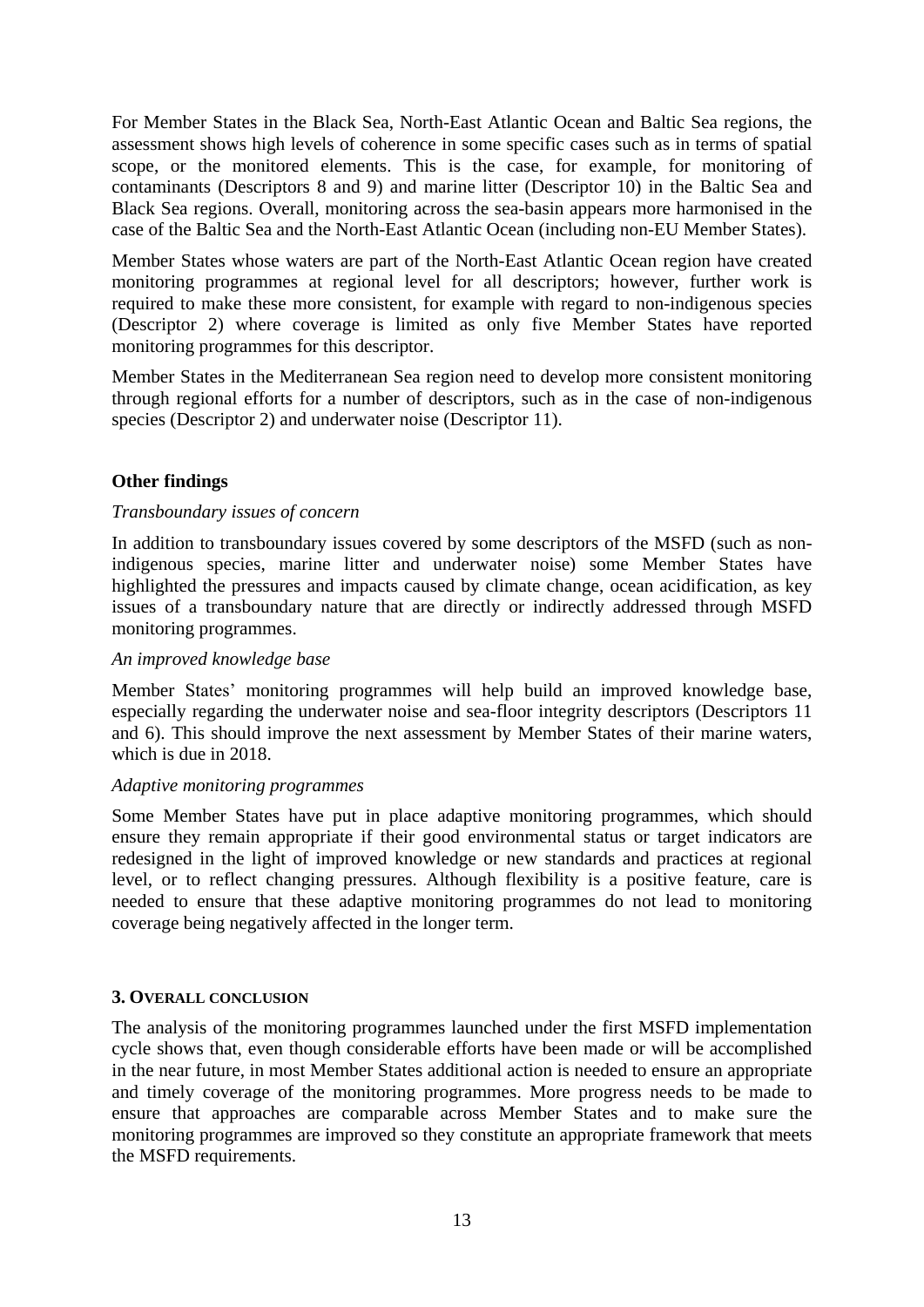An improved coverage should be ensured for descriptors that are not covered, or only partly, by existing legislations. For eight Member States, particular attention should be given to ensure a full and timely monitoring coverage of the targets fixed according to Article 10 of the MSFD. Member States should consider using their monitoring programmes to gauge the effectiveness of their measures, thereby helping them assess the distance to meeting the targets they have set themselves, when updating them as required by the MSFD.

In terms of spatial coverage, the analysis shows that monitoring programmes seem to be located where pressure and impacts are likely to be the highest. This should nevertheless be confirmed by an appropriate analysis of the risks so that priorities in terms of monitoring are identified on a technical and scientific basis.

Only a few Member States had operational monitoring programmes in place in 2014, while many are only expected to be fully in place by 2018 or even 2020. Therefore urgent progress on monitoring is needed to meet the requirements of the MSFD including the 2018 updates of the initial assessment of their marine waters and good environmental status, and importantly the achievement of good environmental status by 2020.

Monitoring programmes are not always adequate to ensure the effective monitoring of the status of the EU's marine waters, towards achieving good environmental status and the associated targets, set by Member States. This is particularly the case for non-indigenous species, marine litter, underwater noise and biodiversity descriptors not covered by existing legislation.

Further coordination among Member States, particularly through action at regional and subregional level, is essential to deliver consistent and comparable data and improve the spatial scope of monitoring programmes. This could potentially reduce costs, through more effective monitoring across disciplines and among Member States.

### **4. RECOMMENDED NEXT STEPS**

### *The Commission considers that Member States should:*

- address as soon as possible the shortcomings identified, at regional or sub-regional level, to ensure that the monitoring programmes are appropriate to meet the requirements set by the MSFD,
- step up efforts to fully implement their monitoring programmes to avoid any gaps in assessing their marine waters, due in 2018, while taking into account the ongoing review of Decision 2010/447/EU and its eventual outcome,
- ensure that the monitoring programmes adequately cover the spatial scope of the MSFD, in particular by taking into account the location of the predominant pressures and impacts, consistent with a risk-based approach,
- adapt monitoring programmes to take into account future MSFD obligations, including updated to Member States' determination of good environmental status. Where good environmental status and environmental targets have not yet been identified as part of the first phase of implementation, Member States are urged to do so without delay,